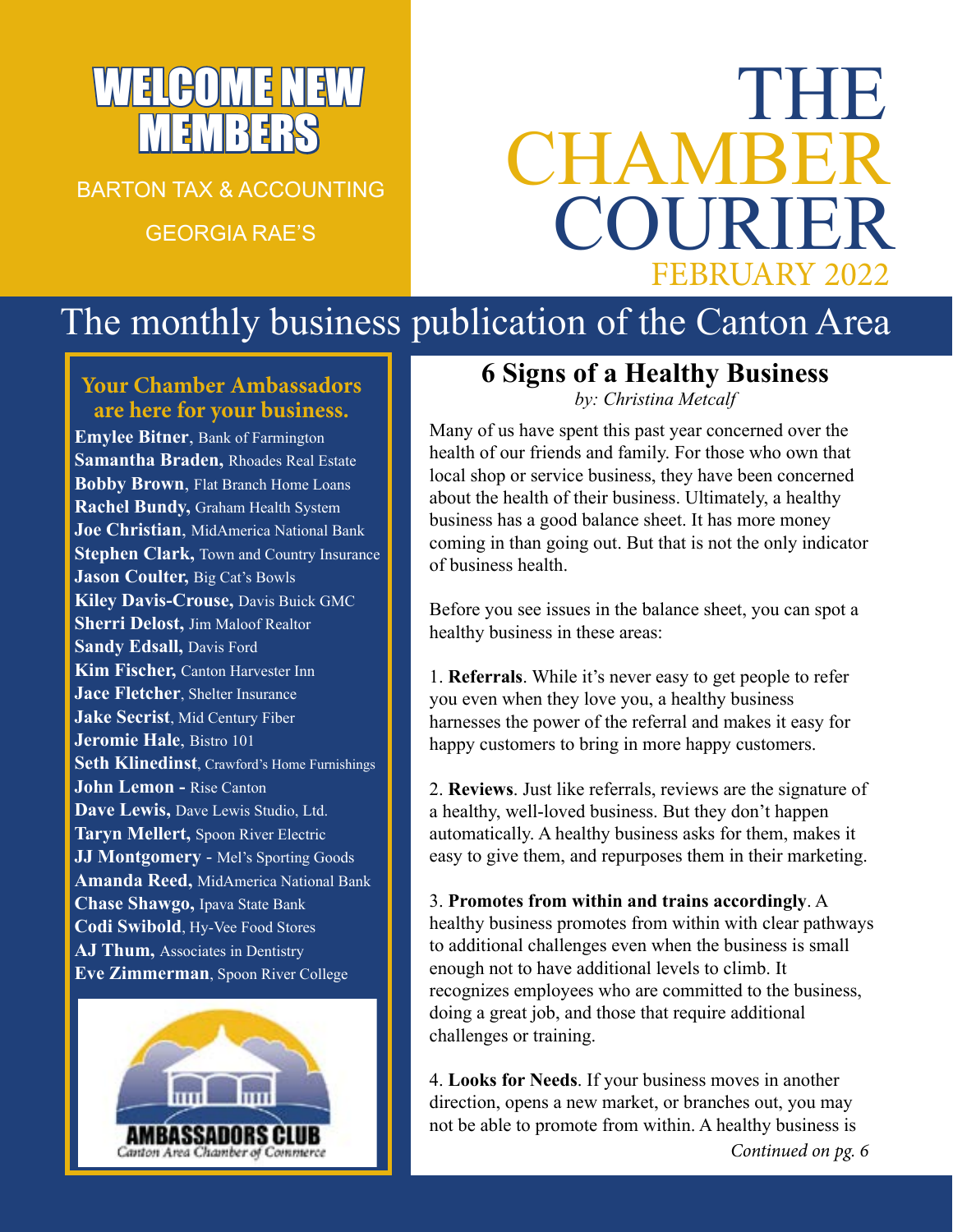#### THE CHAMBER COURIER February 2022 - Page 2





# NEW DATE!

The Canton Area Chamber of Commerce Executive Board has decided to move the Annual Chamber Dinner & Awards event to March 10th to keep everyone safe with the rising numbers of COVID.

#### **Please see NEW invite on page 7**

If you have made a reservation for the previous date of Feb 10th and the new date does not work, please contact the Chamber office.

# EXECUTIVE BOARD

*President -* **Jana Emmons**, Ipava State Bank *Vice President -* **Chad Holloway,** OSF HealthCare *Treasurer -* **Chad Murphy**, Spoon River College *Secretary -* **Erin Watson,** Watson Center for Wellness

## BOARD OF DIRECTORS

**Business and Community Development** Jason Gumbart, Apex Seed Company

> **Government Affairs** Jay Valencia, Canton High School

> > **Member & Public Relations** Diane Bell, Di's Boutique

Ashton Dare, MidAmerica National Bank Jason Elwell, Peculiar Projects Greg Glomb, Edward Jones Larrilyn Hall, Wee-Ma-Tuk Hills Country Club Renee Lewis, Jim Maloof Realtor Lacey Neal, Rock Valley Physical Therapy Anna O'Brien, CHS Student Representative Whitney Parrish, Barnhart, Tinsman & Associates Alesia Shaw, Graham Health System

## EX-OFFICIO MEMBERS

Jon Johnson, Canton Park District Mayor Kent McDowell, City of Canton Superintendent Tad Derenzy, CUSD #66 President Curt Oldfield, Spoon River College

# **STAFF**

*Executive Director* - Carla Bobell *Assistant Director* - Caitlin Mason

48 N. Main Street, Canton, IL 61520 (309) 647-2677 cantonareachamber@gmail.com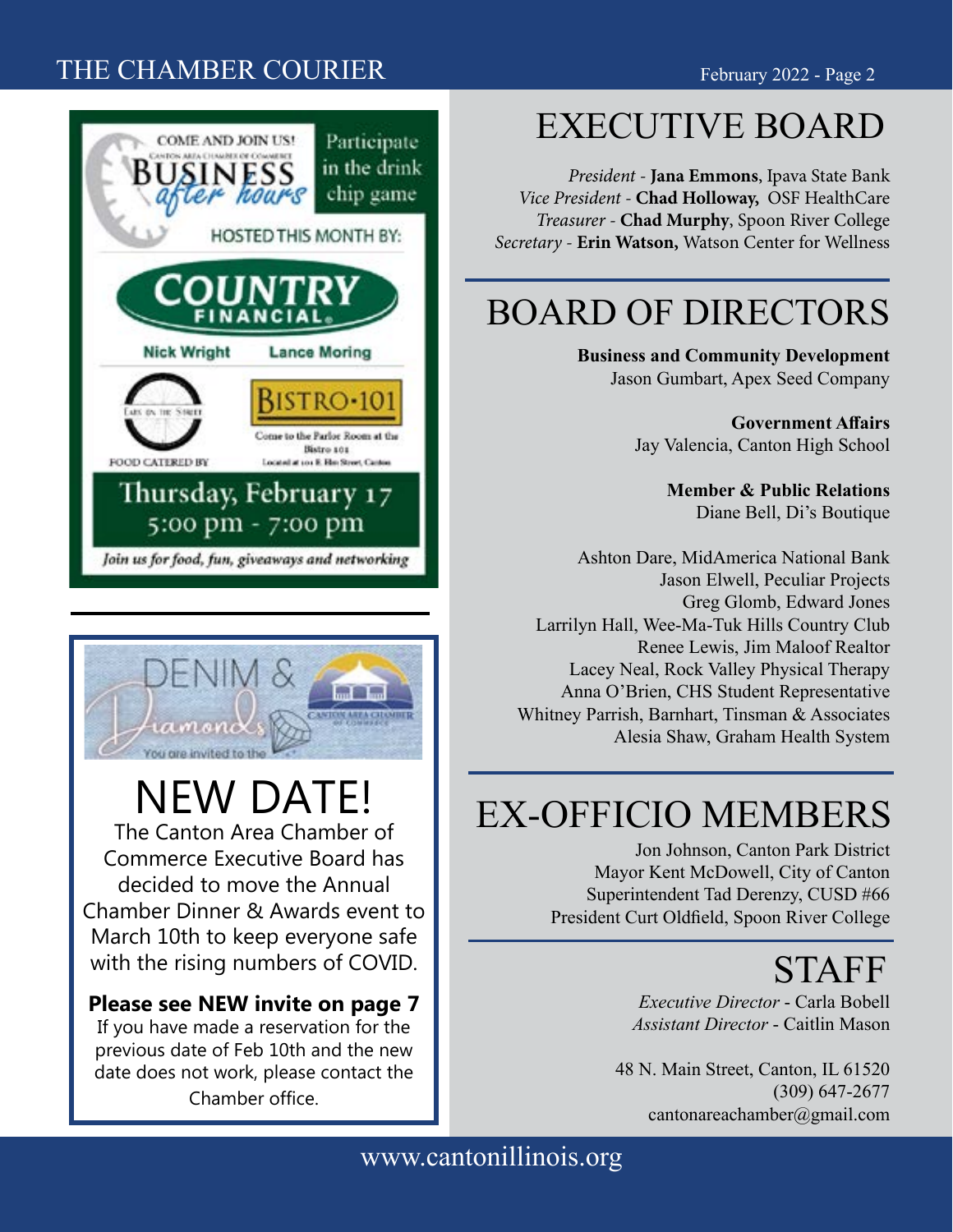#### THE CHAMBER COURIER February 2022 - Page 3

## WELCOME NEW MEMBER

We want to welcome new Chamber Member Georgia Rae's. You have probably seen the store if you have driven in downtown Canton, located on the west side of the square. They have totally remodeled the entire building, inside and out, into a beautiful women's clothing store that is a welcomed business to theCanton community.



Georgia Rae's currently carries jeans, sweaters, jewelry, shoes, booties, scarves, hats, gloves, lotions, dresses and so much more. Sizes available are from small through 3XL. They also offer gift certificates. Mandy Kosowski, owner of Georgia Rae's, is very excited to offer a new women's clothing store. She has plans to expand her offering by bringing in men's clothing sometime in the near future.

Mandy has already been giving back to her customers and community by offering special discounts for different groups and giving back to charities that are near and dear to her heart.

Many people have asked Mandy about the name of the store. Her reply is simple. "The original Georgia is my grandmother Monie Franzoni (91 years old), she is my hero, and my inspiration. The original Rae is from my mother. I named the business after the two women that made me the woman I am today. They have given me strength, bravery, wisdom, and so much love. I look up to them, I love them and I'm grateful for them."

Georgia Rae's is located at 54 N. Main Street in Downtown Canton. Store hours are 10 am to 6 pm Monday through Saturday. Find them on Facebook at Georgia Rae's or give them a call at 309-357-5020



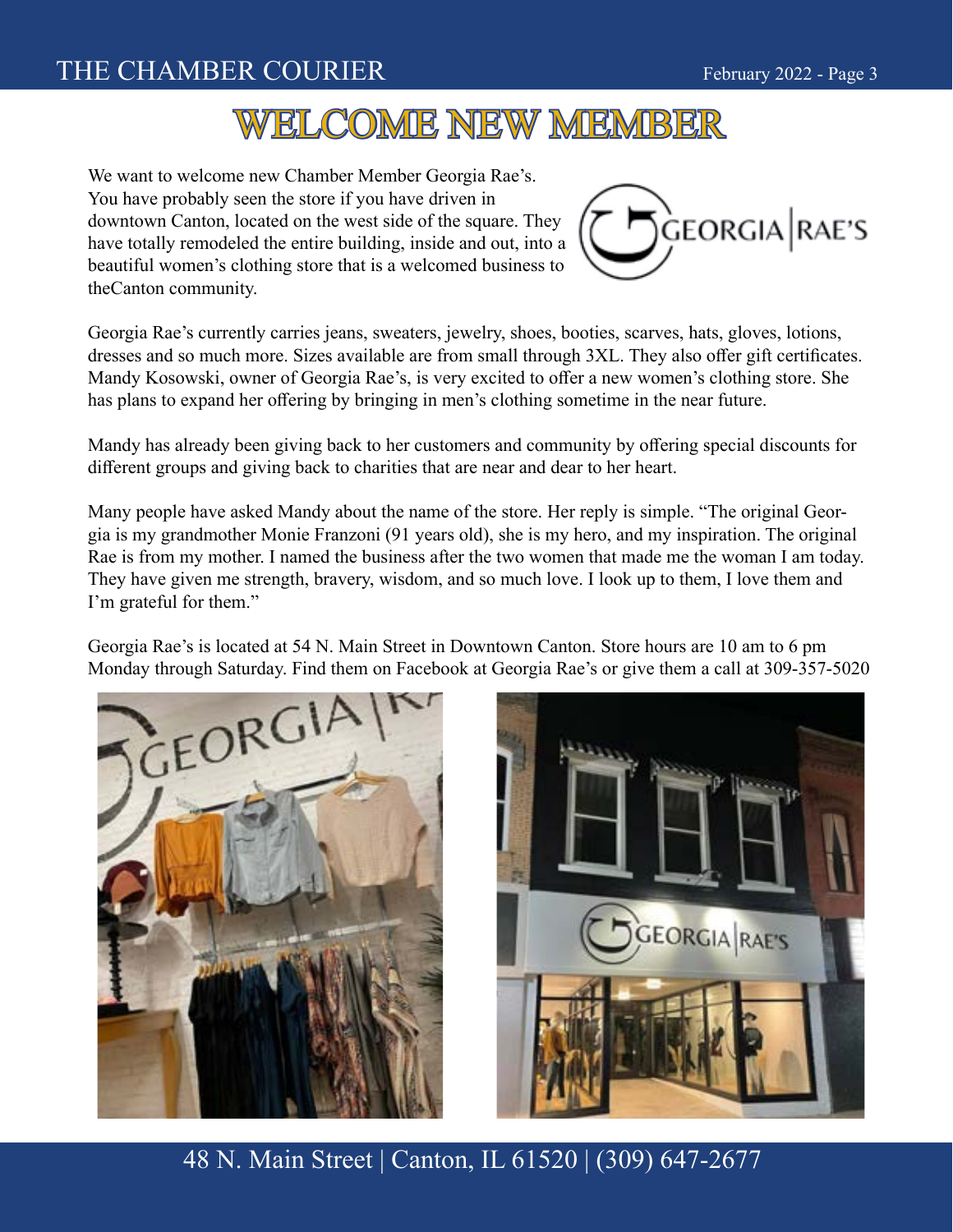#### THE CHAMBER COURIER THE SERVICE 2022 - Page 4



"Give the gift of food and help a local restaurant at the same time!" This was the post that was put out on the Eats on the Street Facebook page in March this past year. "Buy a meal voucher and we will provide a meal plus a drink to a person in need". If you came into the restaurant or ordered online for breakfast or lunch at Eats on the Street, you could also pay for a free meal voucher at the same time, knowing you were providing a hot meal for someone in need and supporting the local restaurant at the same time. The vouchers are displayed inside the restaurant and are able to be taken by anyone who finds themselves needing a meal. No need to even approach an employee. Unlike a food



bank or soup kitchen, the needy can pick most any meal off the Eats on the Street regular menu.

10 provides 1 meal \$100 provides 10 meals \$250 provides 25 meals \$500 provides 50 meals

Jason Elwell, owner of Eats on the Street, said "There have been several times that folks would come in and make a flat donation that would cover several meals." Just recently Eats on the Street gave an update on how many meals they had served since March of 2021. According to their POS system Eats on the Street has served 242 meals. They are proud to have provided a hot meal plus a drink to folks in need and humbled by the generosity of the Canton community.

During the holiday season they saw an increased usage of free meal vouchers, which means their supply is currently low with just a handful remaining. Jason wants to continue offering this free meal voucher program for as long as there is a need in the community. You can help out and participate by purchasing vouchers at anytime or the next time you place an order for breakfast or lunch at Eats on the Street. If you want more information, get on the their Facebook page-eatsonthestreetcanton- plus look for the special of the day or give them a call at 309-435-0075.

Eats on the Street restaurant is located inside the Orendorf Building at the very back of Blessings Primitives at 74 N. Main Street in Downtown Canton. They are open Monday through Friday 7:00 am to 2:00 pm and Saturday 7:00 am to 11:00 am. When the weather gets warmer you can find their Eats on the Street Bike serving up a hot breakfast at the corner of Locust and 1st Avenue.





www.facebook.com/CACC61520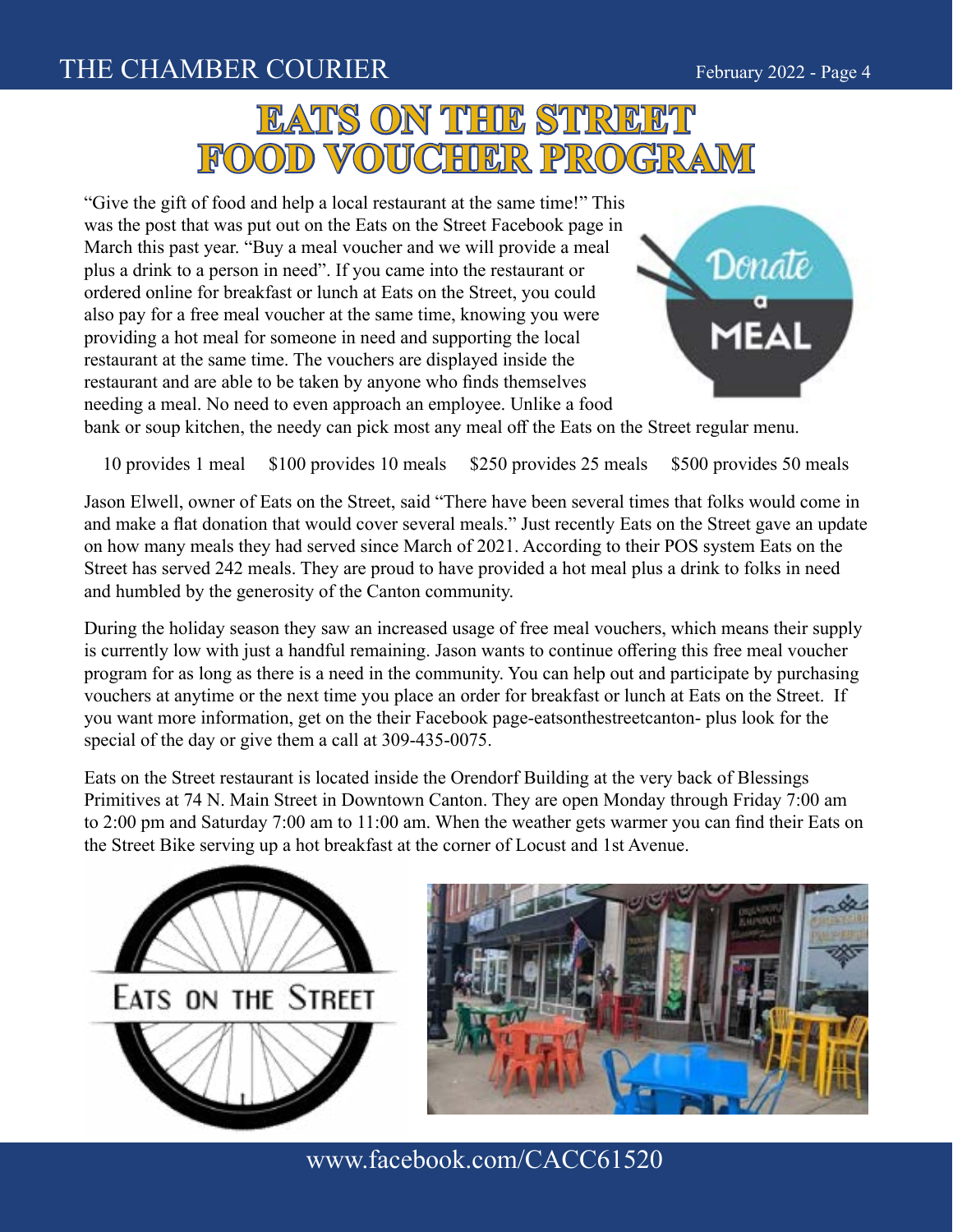## WE ARE THANKFUL FOR THE CHAMBER MEMBERSHIP RENEWALS SO FAR IN 2022

**\*indicates 150% Club Member**

\*A&M Storage \*Advanced Rehab & Sports Medicine Fuller's Jewelry Altruistic Club of Canton \*American Legion Post #16 American Pest Control \*Apex Seed company \*Art Hossler Auto Plaza Bard Optical Bank of Farmington Bar-Mac Farms Barton Tax & Accounting BeMobile (Verizon) Billy's Furniture Billy's Tap Bistro 101 Black Nugget, LLC \*Canton Church of the Brethren Canton Park District \*Canton Family YMCA Canton VFW Post 1984 Canton Youth Acres \*CEFCU in Canton Chiropractic Wellness Connection Chubb's Package Store Community Action Partnership \*COOK Medical \*Crawford's Home Furnishings CUBULL, Inc. D&S Private Detective, Inc. \*Dana Smith - Individual Davis Buick-GMC Davis Ford \*Dempster Insurance Agency, LLC Di's Boutique Eats on the Streets Edward Jones - Greg Glomb Edward Jones - Maggie Cecil Edward Jones - Rusty Melhouse Fairview State Bank First Baptist Church \*First Christian Church

First Presbyterian Church Fulfill Your Destiny, LLC Fulton County Emergency Medical \*Fulton County Housing Authority Fulton County Rural Transit Fulton County Rehabilitation Center Pizza Hut Fulton-Mason Crisis Center Graham Health System Habitat for Humanity \*Harold Jump - Individual Health & Wellness Clinic FC \*Hocker, Fitzjarrald & Richardson \*Holthaus Companies Humane Society of Fulton County \*Ipava State Bank Jimmy John's Canton Joe's Place Norris \*John Clark - Individual John McCarthy Attorney KB Auto Sales \*Kevin & Debbie Stephenson \*Kevin Meade Kiesewetter Insurance Agency \*Kiwanis Club of Canton Kobolds and Kabinets, LLC LaFiesta Mexican Restaurant Mandy Wheeler, CPA \*Maurer-Stutz, Inc. McDonalds of Canton \*Michelle Campbell, Inc. \*MidAmerica National Bank \*Mid Century Fiber \*Midwest Dental Modern Health & Fitness \*Monical's Pizza of Canton Mosaic Native Trails Winery \*Oak-Hines Funeral Home Oakdale Veterinary Clinic Orwig Auto Body

OSF HealthCare \*Otto Stephenitch- Individual Parlin Ingersoll Public Library Peoria International Airport PEORIA Score \*Phil Miller \*Progressive Vision Center Red Dog Foundation for CF Renaissance Care Center Rotary Club of Canton S&A Rentals Sanders-Hasty Insurance Agency \*Scott Miller Spoon River College Spoon River Electric \*Spoon River Media Spoon River Pregnancy Center State Farm - Brian Yontz \*State Farm - Chuck Taylor State Farm - Dee Clark \*Stinauer Family Dentistry Sweet Shopee Tad Putrich Tarter Feed & Fertilizer The Breathing Tree The Loft of Canton \*Timbuk Tech Tony Rolando \*Town & Country Insurance \*Tracy Miller United Way of SR Country \*Walmart of Canton Wee-Ma-Tuk Hills Country Club Wesley United Methodist West Central IL Building Trades Western IL Home Health White Oaks Sports Bar WMBD/WZZ YWCA of Canton *Members not yet listed have membership renewal dates later in the year.*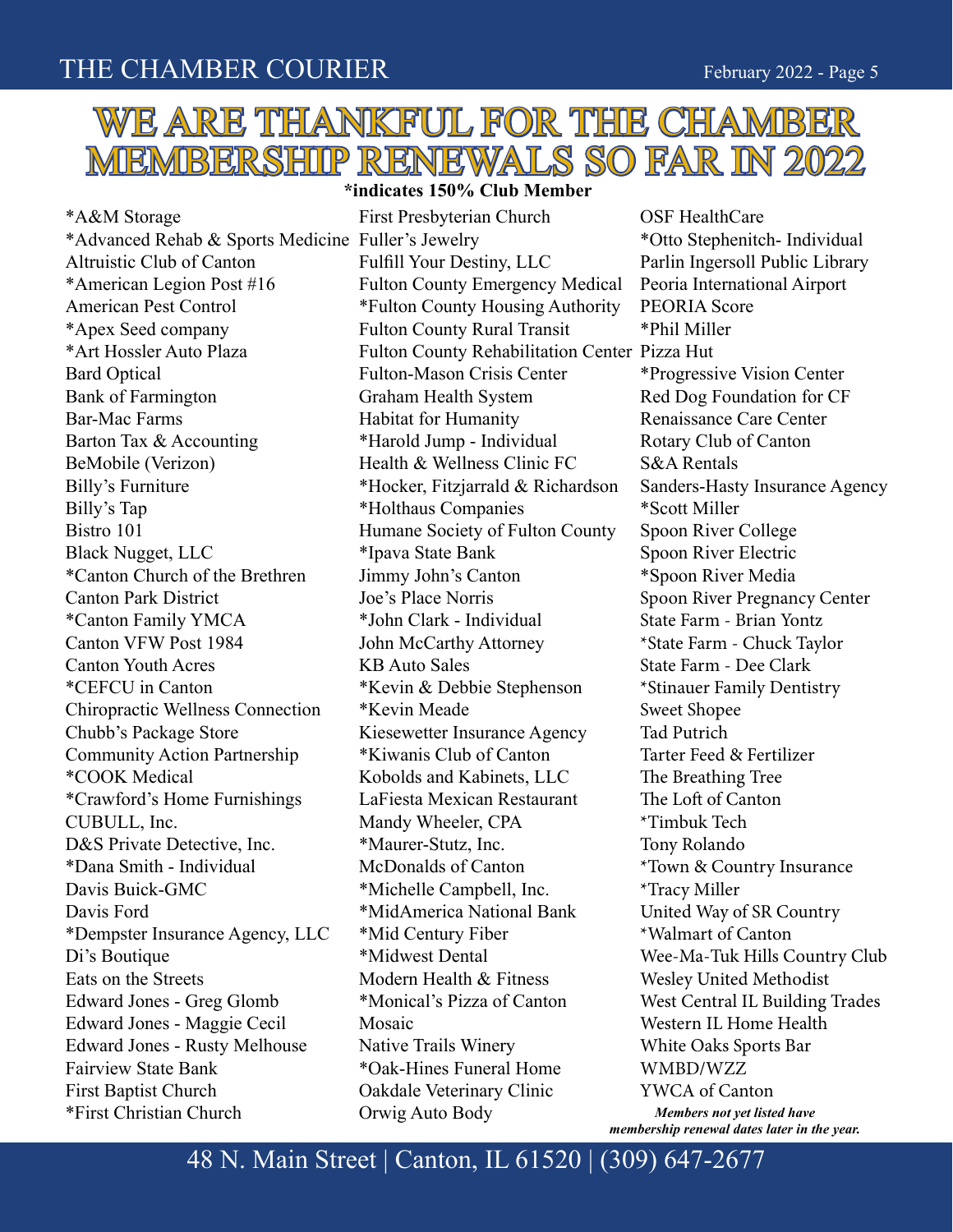#### *Continued from pg. 1*

clear about what each employee's strengths are and what they may need to obtain from outside whether that be from an additional hire, vendor, or partner.

5. **Builds Loyalty outside of sales.** Loyalty is not owned by the sales department. Loyalty is built by customer service and marketing. A healthy company looks for ways to keep customers engaged and feeling like they are a part of the brand. It creates enjoyable experiences for customers at each touchpoint whether they are calling to complain, buy, or simply spend time on social media.

6. **Remains agile**. This one is certainly a lesson learned in 2020. A healthy business must be ready to align its



offerings and services with those of their loyal customers and the larger market. Small businesses may not have had a lot of operating capital when the pandemic hit but they did retain the ability to move quickly and that helped a lot of those small businesses stay in the black.

Is your business healthy outside of the balance sheet? Go through this list and ask yourself how many of these qualities your business meets. If you're missing a few, you may want to see how quickly you can add them. After all, they are a good indicator of business health long before you begin to see signs of trouble in the balance sheets or books.

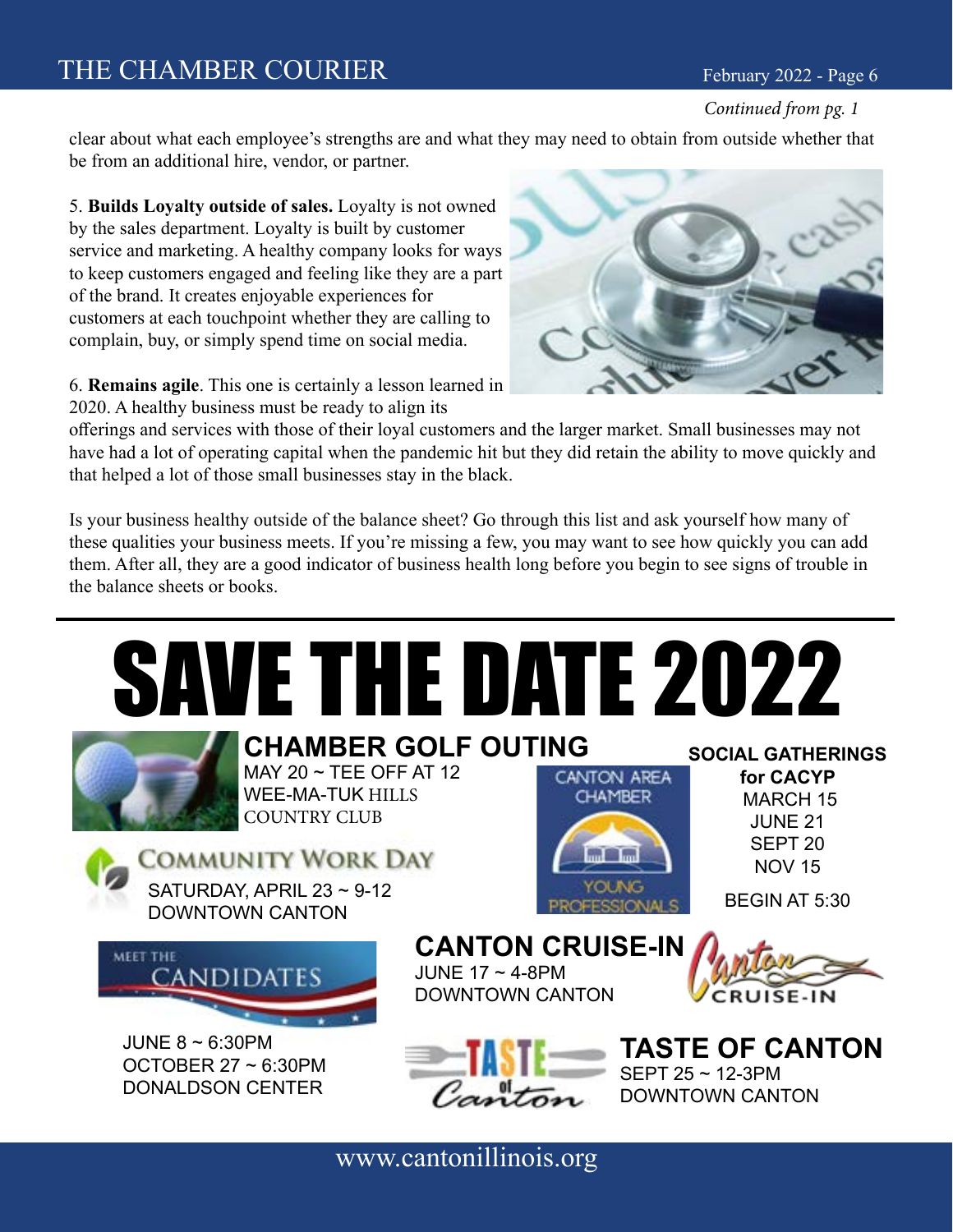#### THE CHAMBER COURIER THE SERVICE SERVICE RANGER February 2022 - Page 7



# 97th Annual Chamber Dinner & Awards **Lakeview Event Center** Thursday, March 10th, 2022

Cocktails 5:30pm Tickets \$30 per person Dinner & Awards 6:00pm Please RSVP by Mar 4th

Dress up with diamonds or dress down in your best jeans **Lakeview Event Center & Banquet Hall** located at 1920 N. Main Street-Canton

**TO RSVP** www.cantonillinois.org/Chamber/Calendar of Events/ **March 10/Chamber Annual Dinner** or call the Chamber office at 309-647-2677 Ext. 2

We will be honoring the Excellence Awards **Business Person of the Year Citizen of the Year Educator of the Year Ambassador of the Year**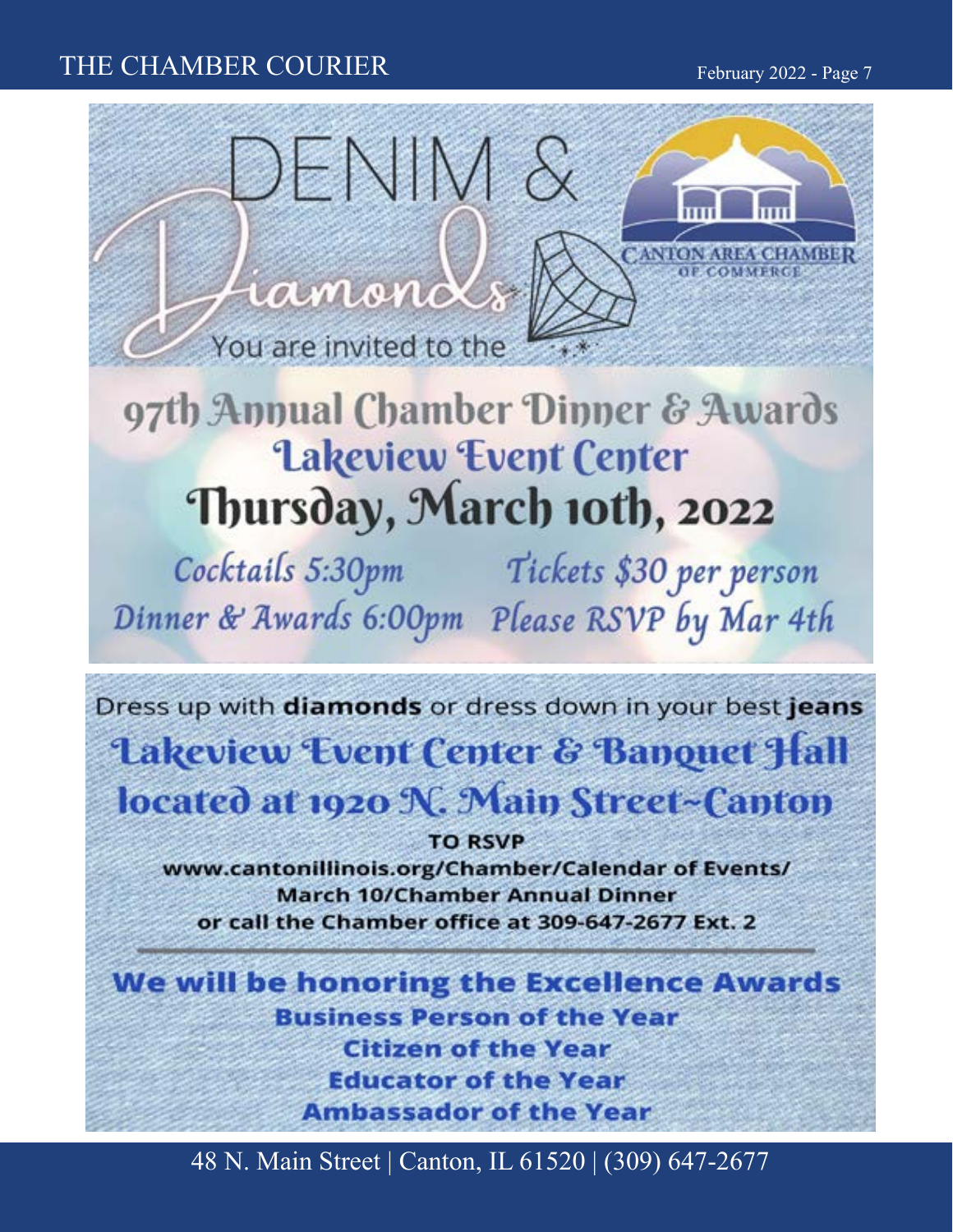### GRANT RELIEF FOR FULTON COUNTY **A Message from Cole McDaniel**

Executive Director for the Spoon River Partnership for Economic Development

During this month's Chamber Courier, I would like to update our business owners and organizations on the initial details of the Fulton County Small Business COVID-19 Relief Grant. As many of you know, there have been several grant programs that have been introduced since April of 2020 to help businesses/organizations recover or sustain during the COVID-19 Pandemic. Although there have been several programs introduced and large amounts of funding approved by the State and Federal government, there are still businesses and organizations who are reeling from the pandemic. Through these grant program application and award processes, it has been identified that there is still a significant need for funding for our small businesses and organizations in Fulton County.





The Fulton County Board has approved the allocation for the

program, and the final details will be presented and voted on in February. I want to thank the Fulton County Board, Elected Officials, and all others that have been involved in the introduction and approval of this program.

In short, the goal of this grant program is to support small businesses and organizations throughout Fulton County that have been negatively impacted by the COVID-19 Pandemic, and that have had little to no success with many of the other State and Federal programs over the last 18 months. The application, eligibility guidelines, and program overview will be made available in February upon approval by the Fulton County Board.

The Spoon River Partnership and Canton Area Chamber of Commerce will be working together to offer an in person and virtual meeting to provide information on the program details, answer questions, and provide assistance to Fulton County business owners. More information about the date and time of this event will be forthcoming in early February.

Please share this information with any business owners in Fulton County, and have them reach out to SRPED with any questions in the meantime at 309-647-2677 ext. 4 or cmcdaniel@cantonillinois.org.

# FULTON COUNTY SMALL BUSINESS COVID-19 RELIEF GRANT 2022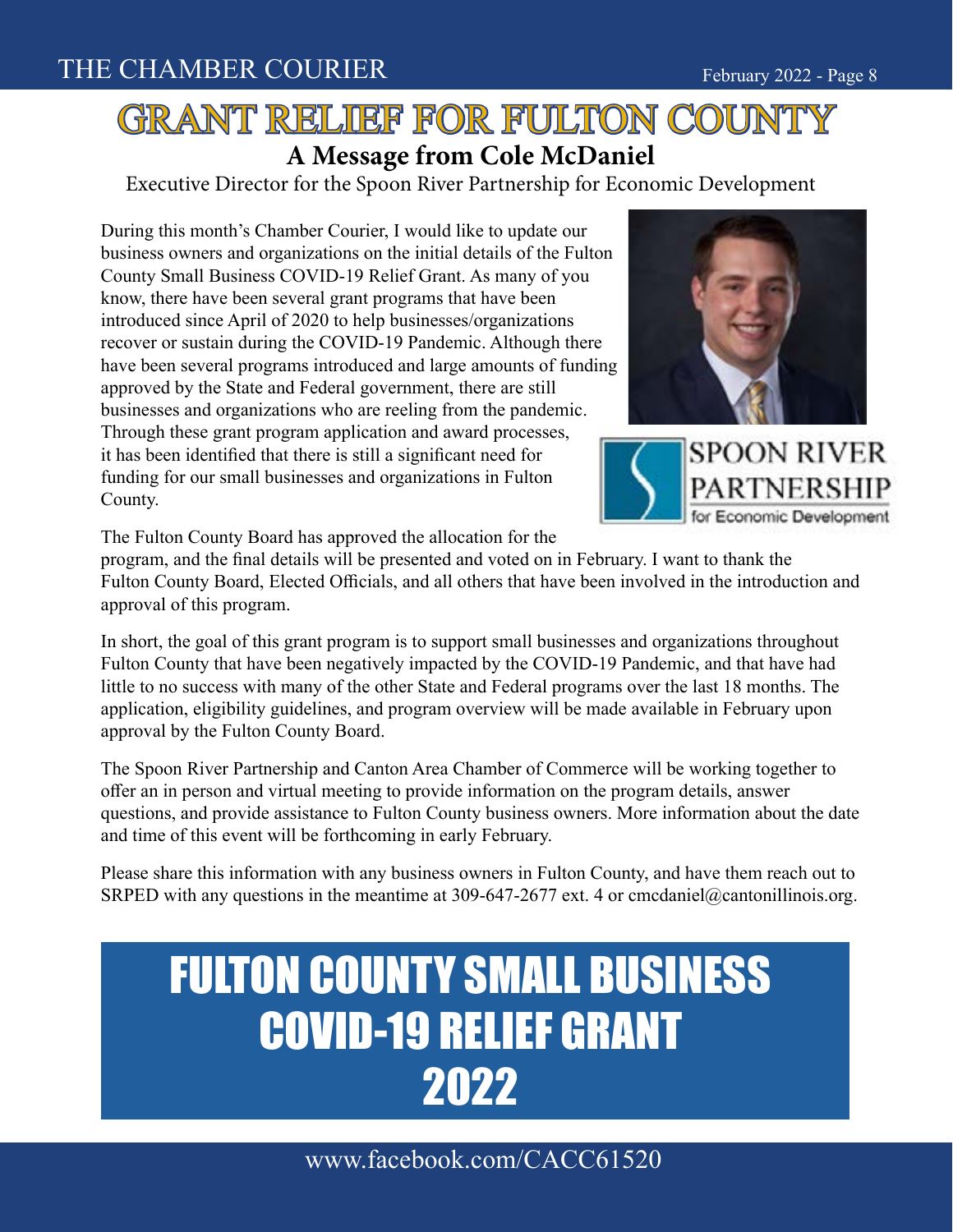#### THE CHAMBER COURIER THE SERVICE SERVICE AND THE CHAMBER COURIER

# A MESSAGE FROM THE SUPERINTENDENT OF CUSD #66

The winter season is upon us and it is important for parents and stakeholders to have up-to-date information on the process of canceling schools.

Most of the time the possibility of inclement weather is forecast several days before it enters our area. Once a storm or cold temperatures are f orecasted, the district is in contact with Chris Helle, Fulton County ESDA Director (Emergency Services Disaster Agency). On the day of the weather event, school officials contact the City of Canton, local road commissioners, and the county to get an assessment of the road conditions. When a determination is made to cancel school, the closure is posted on the district Facebook Page, Skylerts are sent to staff and families, and local media outlets are contacted. The district strives to notify parents as soon as



Tad DeRenzy

possible to allow them time to make accommodations for child care for their children.

Closing schools is never an easy decision to make and is not taken lightly. The safety and well-being of students are always a priority when deciding to cancel school.

#### **COVID Update**

As COVID continues to have a significant impact on our community and schools, we continue to see an increase in the number of COVID cases. The district continuously monitors the percentage of positive cases of students and staff. In August, the district adopted our Return Learn Plan that can be found on the district website, www.cantonusd.org. In addition, on the website, an update on the percentage of COVID positive cases impacting each school can be viewed. This information is updated every Friday**.**



Thank you to our Hosts for 2022!

|                 | <b>February 17 Country Financial</b> | <b>August 18</b>   | The Loft of Canton                     |
|-----------------|--------------------------------------|--------------------|----------------------------------------|
|                 | Lance Moring & Nick Wright           |                    | September 15 MidAmerica National Bank  |
| <b>March 17</b> | Kiwanis Club of Canton, Cook         | October 20         | <b>Bank of Farmington</b>              |
|                 | Medical, CFC Properties              | <b>November 17</b> | Barnhart, Tinsman & Assoc, Davis &     |
| <b>April 21</b> | Wee-Ma-Tuk Hills Country Club        |                    | Campbell, Oakdale Veterinary, Stinauer |
| <b>May 19</b>   | Ambassador Club                      |                    | Dentistry, Klinedinst Chiropractic     |
| June 16         | Eats on the Street                   | <b>December 8</b>  | Ipava State Bank                       |
| July 21         | <b>Rhoades Real Estate</b>           |                    |                                        |